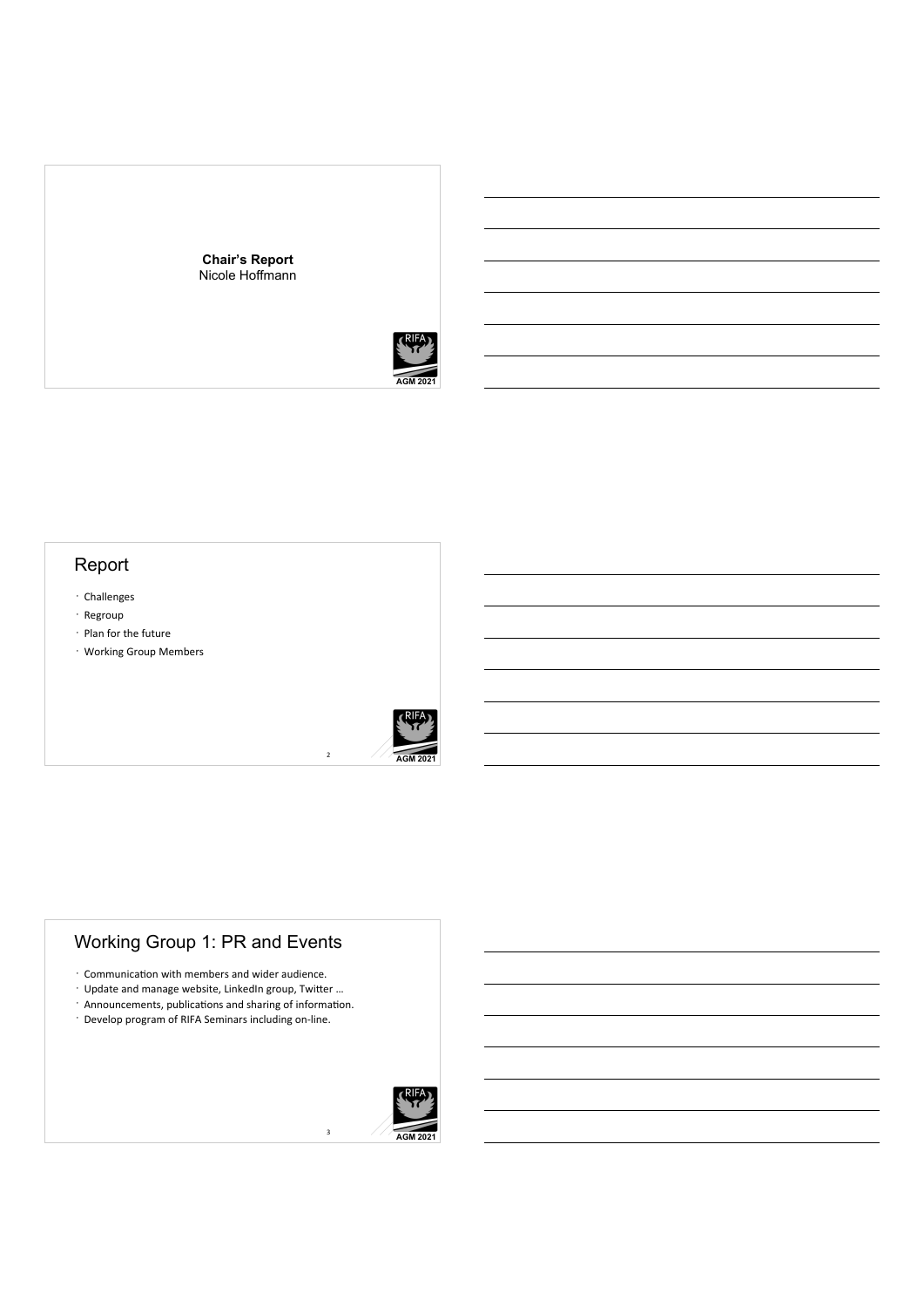## Working Group 2: Sustainability, Materials and STEM<br>
Innovative materials and products, environment and sustainability.

- How will these impact the railway?
- Developing insight and inform members of new materials and their application.
- Monitoring the revisions of standards in terms of material requirements.
- $\cdot$  Promoting fire safety as a sustainable railways discipline.
- · Promoting education and training for our members of RIFA as  $w_1$ as apprentices and STEM initiatives.



4

5

6

#### Working Group 3:

Fire and Rescue Services and Facilities<br>The review of current guidance for portable fire-fighting equipment will continue.

- $\cdot$  Additionally aims to provide the knowledge resource for international fire services.
- Emergency Planning for railways.
- $\cdot$  Production of a Railways specific guidance document.



#### Working Group 4: Egress for All

- $\cdot$  Addressing the needs of PRM in an emergency.
- Review the railway journey and assess the current standards and guidance and their applicability, as well as identify where there are any potential gaps and areas of improvement.
- $\cdot$  What are the needs for PRM and what should be provided?
- $\cdot$  Why are their gaps and how can they be addressed?
- · Is further guidance required for RSET assessments?
- $\cdot$  Are there any additional operational requirements and procedures?